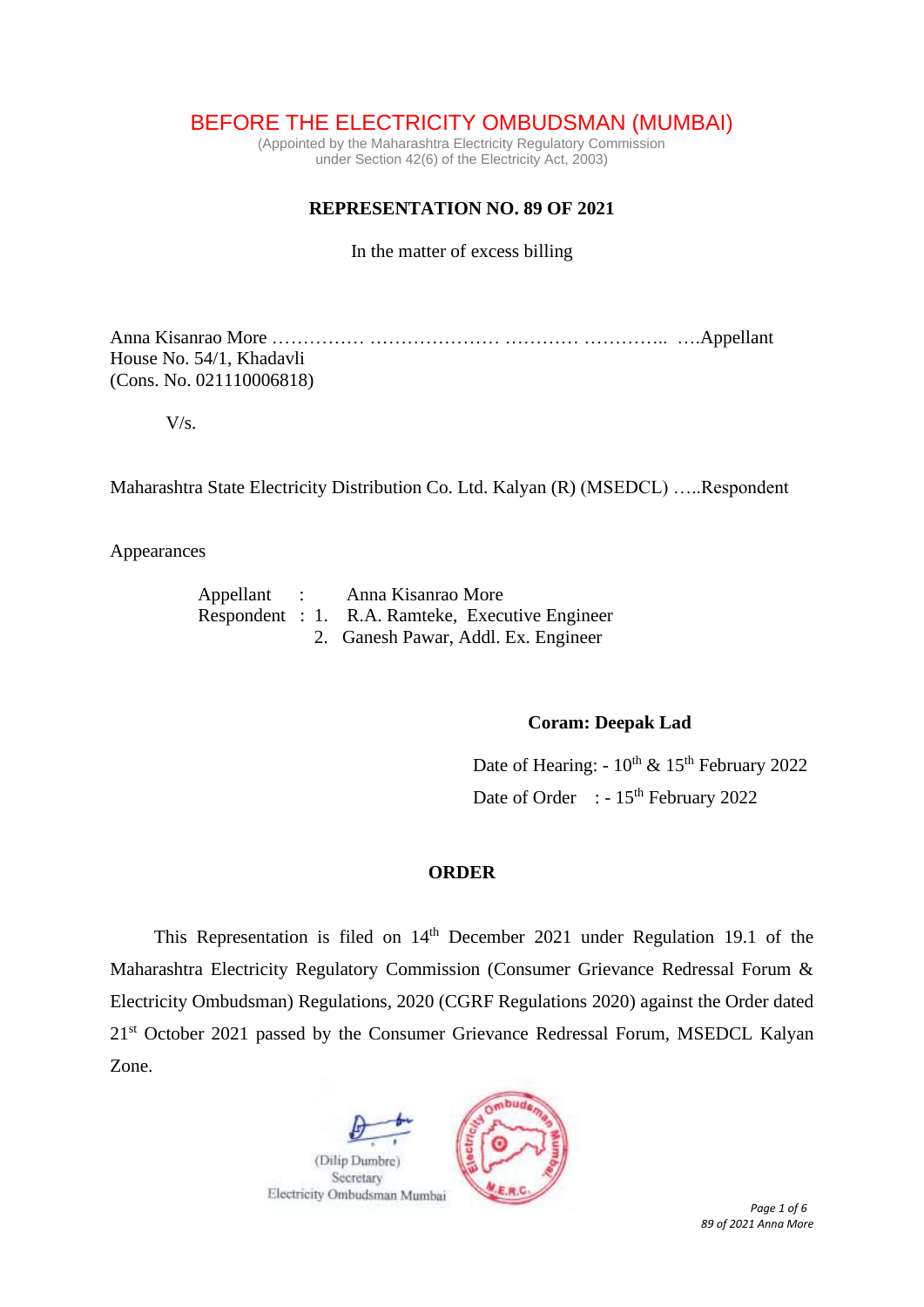2. The Forum, by its order dated 21.10.2021 has partly allowed the Grievance Application No. 2138 of 2021-22 with following direction: -

- *"2) Except for the fixed charges, other charges along with energy charges to be waived off for the period February - 2020 to February -2021.*
- *3) The licensee should recover the fixed charges from February 2020 to February 2021 and recover arrears for the rest of the period in three equal installments along with the current month bill.*
- *4) In case of non-payment of any of the above three installments, the power supply of the Consumer should be disconnected immediately.*
- *5) Interest and DPC for the period from 16.03.2021 till the date of this order to be waived."*

3. Aggrieved by the order of the Forum, the Appellant filed this representation which is in brief as below: -

- (i) The Appellant is a Residential consumer (No. 021110006818) from 18.05.2013 at House No. 54/1, near Government Hospital, Khadavli, Dist. Thane.
- (ii) The Appellant was receiving regular monthly bills as per actual reading up to March 2020. The Appellant was regular in payment till date. The Appellant was billed with average basis in the month April 2020 and May 2020.
- (iii) The Appellant received a high bill of Rs. 7834.40 for 778 units in the month of June 2020. The Appellant paid the electricity bill of Rs. 5511/- on 29.06.2020. There is some calculation mistake and the outstanding shown in the bill is not correct. The Respondent did not explain the calculations of bills. Hence, it is necessary to revise the bill.
- (iv) The Appellant then filed the grievance with the Internal Grievance Redressal Cell (IGRC) on 01.02.2021. The IGRC did not issue order within time. The Appellant approached the Forum on 16.03.2021. Afterword, the IGRC, by its order dated

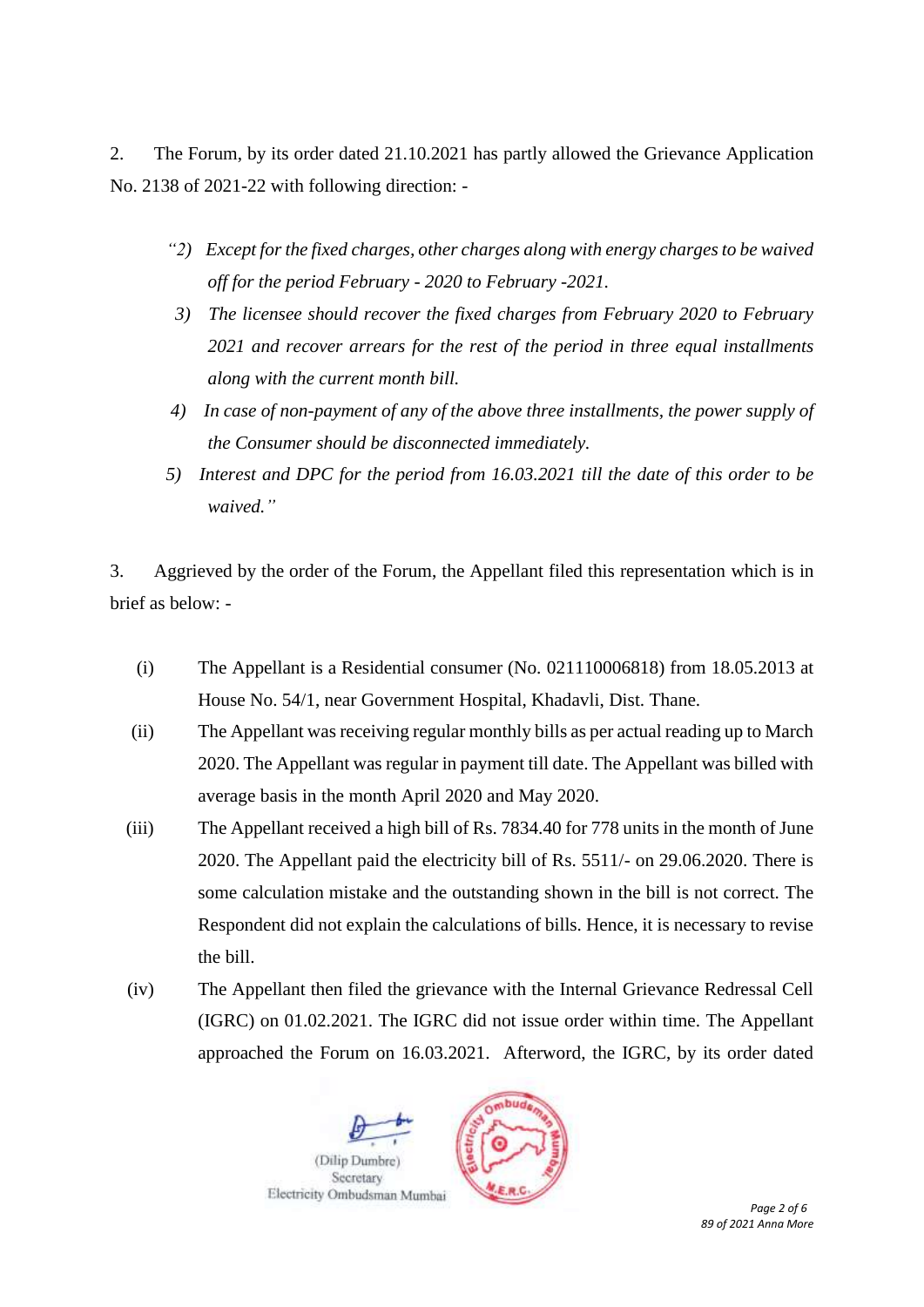01.04.2021 has rejected his grievance. The IGRC failed to understand that his present consumption is double compared to the consumption during lockdown period. The Forum also by its order dated 21.10.2021 has rejected the Grievance by giving minimal relief by waiving interest and DPC. The Forum failed to understand that there is calculation mistake while preparing the bill.

- (v) The Appellant prays that the Respondent be directed to revise he bill considering facts and circumstances in the case with revised calculations.
- 4. The Respondent, by its letter dated 18.01.2022 filed its reply which is in brief as under:-
	- (i) The Appellant is a Residential consumer (No. 021110006818) from 18.05.2013 at House No. 54/1, near Government Hospital, Khadavli, Tal. Kalyan, Dist. Thane.
	- (ii) The Respondent billed the Appellant as per actual reading up to January 2020. The reading on the meter was 454 KWH on 18.01.2020. The meter of the Appellant was temporarily disconnected due to outstanding arrears. The Appellant was on temporary disconnection (TD) status from February 2020 to February 2021, however, the Appellant was using electricity through meter and hence billed as per actual reading. The meter reading on February 2021 was 582 KWH.
	- (iii) The Appellant has paid last energy bill on 30.03.2018 and did not pay any bills thereafter. The arrears got accumulated to Rs. 8487.09/- up to February 2021.
	- (iv) Being aggrieved with the outstanding bill, the Appellant filed the grievance before IGRC on 01.02.2021. The IGRC partially allowed the grievance by its order dated 01.04.2021 and directed to verify the exact status of the Appellant whether he is Live or TD as there are progressive meter readings. Prior to the Order of the IGRC, the Appellant approached the Forum on 16.03.2021. The Forum by its order dated 21.10.2021 has partly allowed the Grievance with direction to waive off energy charges for the period February 2020 to February 2021, to waive off Interest and DPC for the period from 16.03.2021 till the date of the order, and to recover arrears in three equal installments along with the current month bill. The Forum also

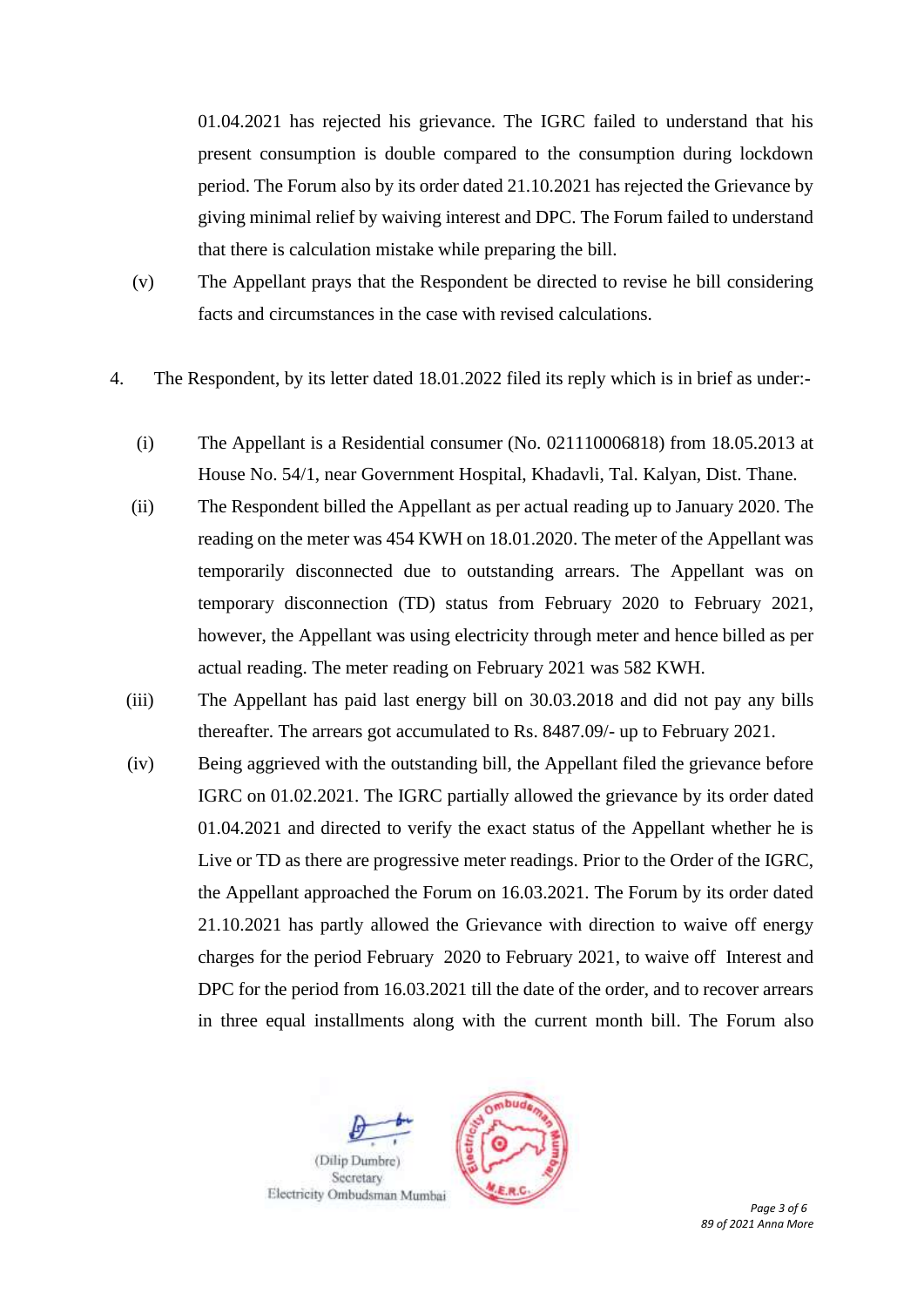directed that in case of non-payment of any of the above three installments, the power supply of the Consumer should be disconnected immediately.

- (v) As per CPL, the consumption was 213 units from March 2018 to March 2019 and consumption was 89 units from March 2020 to February 2021.
- (vi) As per spot inspection report dated 08.03.2021, Appellant did not have electricity use and consumer meter no, 03301243 shows meter reading 589 KWH and the bill is generated according to the reading during this period. The Appellant did not pay any bill from 08.03.2018.
- (vii) As per order of the Forum, Bill Revision-B80 fed vide ID -12606624 dated 30.11.2021 for waival off other charges along with energy charges except fixed charge for the period February 2020 to February 2021 and interest and DPC from 16.03.2021 till the date of order. The bill issued and conveyed to consumer for payment in 3 installments of Rs. 2563/- each.
- (viii) Considering the above mentioned facts, the grievance of the Appellant is redressed. In view of the above, the Respondent prays that the Representation of the Appellant be rejected.

5. The hearing in the instant case was held on 11.02.2021 on e-platform, however, it was postponed as the Appellant was not able to express and convey his views through video conferencing. Hence, it was decided to adjourn the hearing for physical one. Thereafter, a physical hearing was held on 15.02.2022 in this office.

6. During the hearing, the Appellant tried to correlate various payments made by him vis-àvis the electricity bills issued to him. He was particularly questioning the billing during the lockdown and subsequent payments made by him. From his entire disposition, I felt that the Appellant has not been able to reconcile and understand the factual position. The Respondent in its own right and the undersigned explained each and every entry in the Consumer Personal Ledger of his electricity connection for which the present representation has been filed. Finally, the Appellant got convinced with the explanation offered to him and further agreed to pay the outstanding arrears.

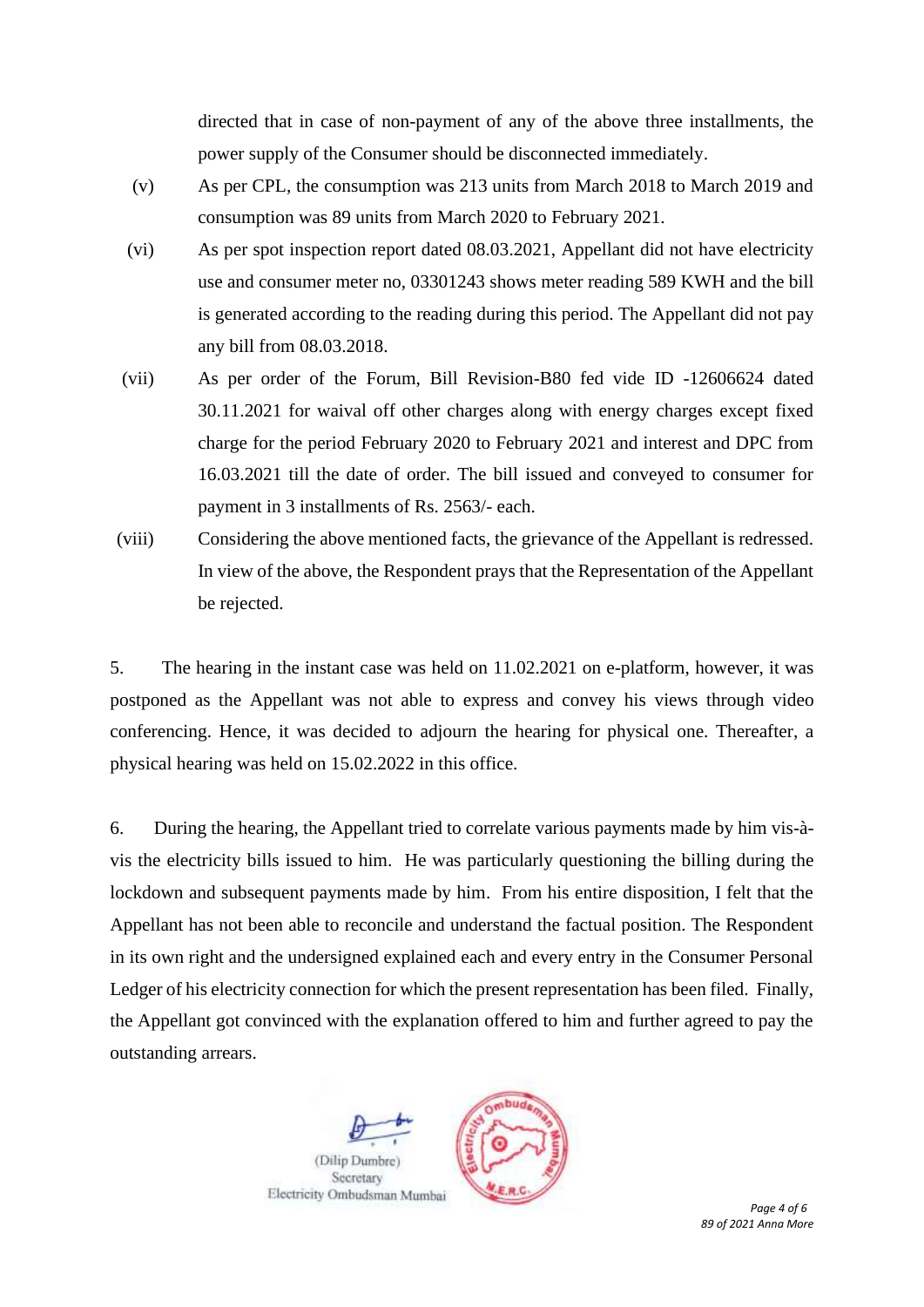## **Analysis & Ruling**

7. Heard both the parties and perused the documents on record. The Consumer Personal Ledger (CPL) from January 2020 to November 2021 is tabulated as below:

| Consumer No. 021110006818 |                                           |                                  |                  |                                                         |           |                                           |                                  |                  |                |  |  |  |
|---------------------------|-------------------------------------------|----------------------------------|------------------|---------------------------------------------------------|-----------|-------------------------------------------|----------------------------------|------------------|----------------|--|--|--|
| Month                     | <b>Initial</b><br><b>Reading</b><br>(KWh) | Final<br><b>Reading</b><br>(KWh) | Diff.<br>(Units) | <b>Remarks</b>                                          | Month     | <b>Initial</b><br><b>Reading</b><br>(KWh) | Final<br><b>Reading</b><br>(KWh) | Diff.<br>(Units) | <b>Remarks</b> |  |  |  |
| $Jan-20$                  | 440                                       | 454                              | 14               |                                                         | $Jan-21$  | 557                                       | 557                              | $\Omega$         | TD             |  |  |  |
| $Feb-20$                  | 454                                       | 476                              | 22               | TD                                                      | $Feb-21$  | 557                                       | 582                              | 25               | TD             |  |  |  |
| $Mar-20$                  | 476                                       | 493                              | 17               | TD                                                      | $Mar-21$  | 582                                       | 599                              | 17               |                |  |  |  |
| Apr-20                    | 493                                       | 493                              | $\Omega$         | <b>RNT Status</b><br>(Lockdown)                         | Apr-21    | 599                                       | 608                              | 9                |                |  |  |  |
| $May-20$                  | 493                                       | 493                              | $\overline{0}$   | <b>RNT Status</b><br>(Lockdown)                         | $May-21$  | 608                                       | 629                              | 21               |                |  |  |  |
| $Jun-20$                  | 493                                       | 548                              | 55               | TD<br>(Accumulated<br><b>Actual</b><br><b>Reading</b> ) | $Jun-21$  | 629                                       | 629                              | $\theta$         |                |  |  |  |
| $Jul-20$                  | 548                                       | 548                              | $\overline{0}$   | TD                                                      | $Jul-21$  | 629                                       | 629                              | $\Omega$         |                |  |  |  |
| Aug- $20$                 | 548                                       | 549                              | $\Omega$         | TD                                                      | Aug- $21$ | 629                                       | 646                              | 17               | TD             |  |  |  |
| $Sep-20$                  | 549                                       | 549                              | $\theta$         | TD                                                      | $Sep-21$  | 646                                       | 646                              | $\Omega$         | TD             |  |  |  |
| $Oct-20$                  | 549                                       | 549                              | $\theta$         | TD                                                      | $Oct-21$  | 646                                       | 646                              | $\Omega$         | TD             |  |  |  |
| $Nov-20$                  | 549                                       | 549                              | $\mathbf{0}$     | TD                                                      | $Nov-21$  | 646                                       | 646                              | $\overline{0}$   | <b>PD</b>      |  |  |  |
| $Dec-20$                  | 549                                       | 557                              | 8                | <b>TD</b>                                               |           |                                           |                                  |                  |                |  |  |  |

From the above table, it is seen that the Appellant has been billed for zero consumption for April and May 2020, and in the month of June 2020, it has been billed for accumulated consumption of 55 units. This was the period of lockdown due to Covid-19 epidemic. Then in July 2020, the Appellant was temporarily disconnected. Therefore, there cannot be any consumption on the meter, however, it is noticed that in some months, February, March, April, May and August 2021, some consumption has been shown. When this issue was raised with the Respondent, it was informed that the Appellant, in fact, was temporarily disconnected (TD) but somehow the Appellant managed to draw power from the meter and hence, the consumption is recorded. It is a practice to show the consumer in TD status in such cases. The Appellant was permanently disconnected in the month of November 2021.